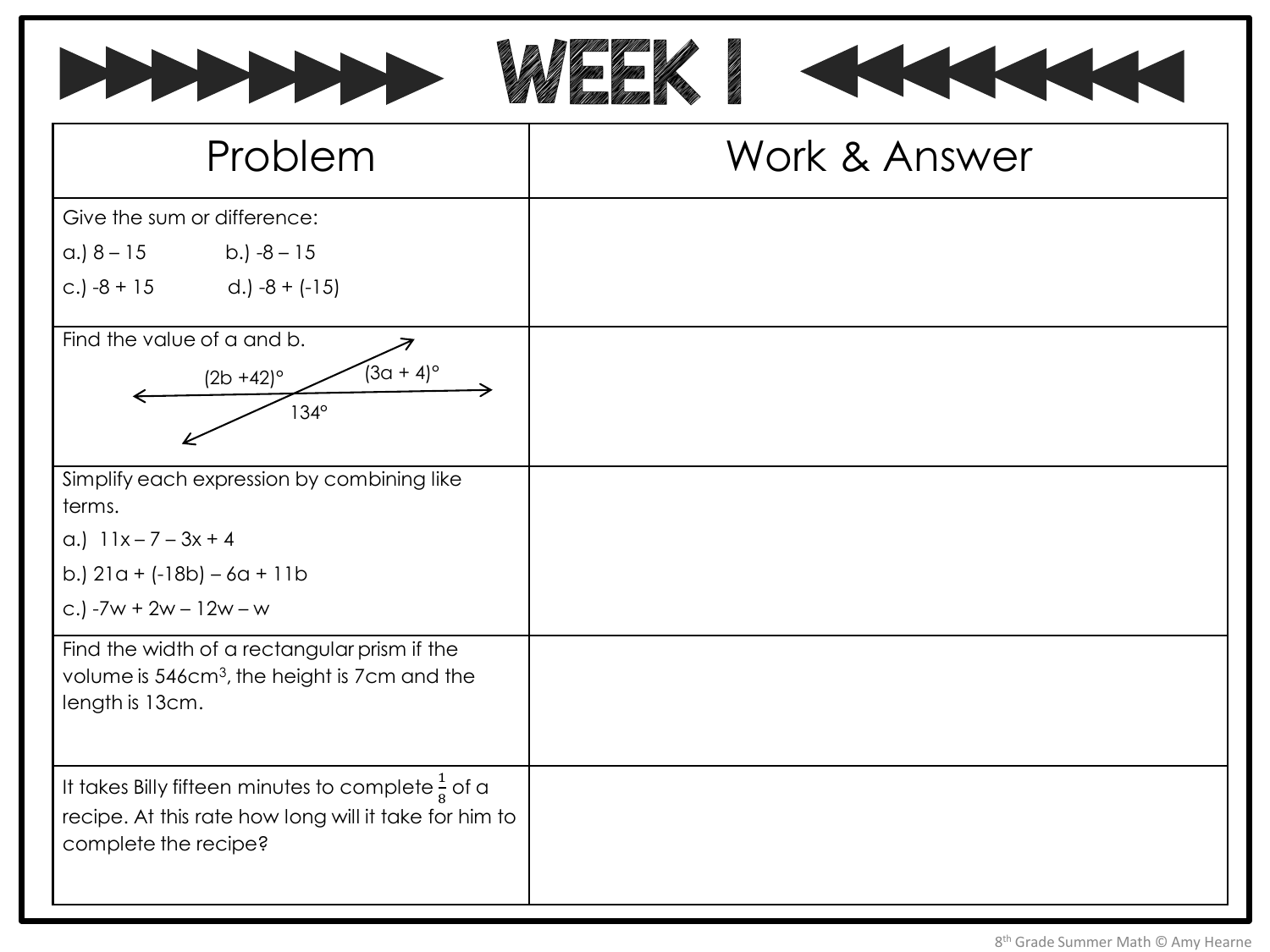| Problem                                                                                                                                                                                                                                                                                     |                            | Work & Answer                            |  |
|---------------------------------------------------------------------------------------------------------------------------------------------------------------------------------------------------------------------------------------------------------------------------------------------|----------------------------|------------------------------------------|--|
| Solve for each variable.                                                                                                                                                                                                                                                                    |                            |                                          |  |
| a.) $\frac{W}{-12}$ = 3 b.) $\frac{3}{4}$ x = -24 c.) 36 = y + 14                                                                                                                                                                                                                           |                            |                                          |  |
| Simplify each expression:                                                                                                                                                                                                                                                                   |                            |                                          |  |
| a.) $-72 \div 8 + (-6) - 2$                                                                                                                                                                                                                                                                 |                            |                                          |  |
| b.) $-4 + (-32) \div (-4 \cdot 4)$                                                                                                                                                                                                                                                          |                            |                                          |  |
| A convenience store company would like to know<br>what flavor slushy children ages 8 through 11 prefer.<br>The company decides to ask students in grades 3rd<br>through 5 <sup>th</sup> at Lincoln Elementary school. Identify<br>which group is the population and which is the<br>sample. | Children ages 8 through 11 | Students in grades 3-5 at Lincoln school |  |
| Nancy sold a house for \$225,900 and earned 4%<br>commission. How much did Nancy earn for the<br>sale of this house?                                                                                                                                                                        |                            |                                          |  |
| Complete the table that shows a proportional                                                                                                                                                                                                                                                | Candy (small boxes)        | Popcorn (small boxes)                    |  |
| relationship between the amount of small boxes<br>of popcorn and candy sold at a movie theater.                                                                                                                                                                                             |                            | 24                                       |  |
|                                                                                                                                                                                                                                                                                             | 12                         | 96                                       |  |
|                                                                                                                                                                                                                                                                                             | 48                         |                                          |  |
|                                                                                                                                                                                                                                                                                             |                            | 528                                      |  |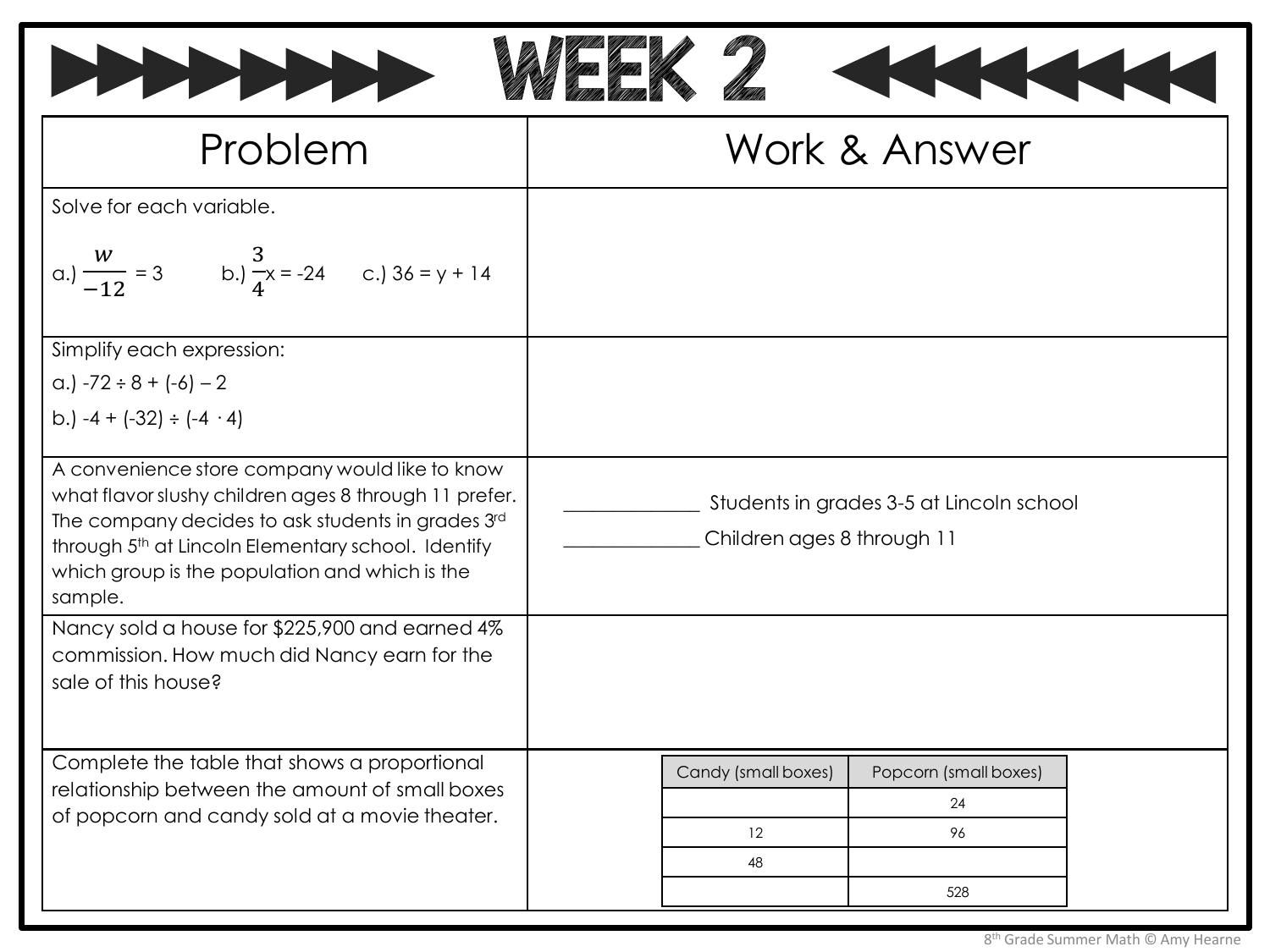





| Problem                                                                                                                                                                                                                                            | Work & Answer |
|----------------------------------------------------------------------------------------------------------------------------------------------------------------------------------------------------------------------------------------------------|---------------|
| Trail mix made for three people uses 3 cups of<br>almonds, 1 cup of raisins and 1/3 cup of chocolate<br>chips. If the same ratio of ingredients is used for<br>twelve people, how much of each ingredient is<br>needed?                            |               |
| Expand each expression using the distributive<br>property.<br>a.) $2(5x - 3)$                                                                                                                                                                      |               |
| b.) $-4(2a + 6b - 7)$<br>c.) $8(-3m + 2n) + 12$                                                                                                                                                                                                    |               |
| Find each product.<br>a.) $-7 \times 6$ b.) $-6 \times -7$<br>c.) $-7x-6$ d.) $-6x7$                                                                                                                                                               |               |
| When Sarah invests \$4000 in a money market<br>account she receives 1.4% simple interest annually.<br>If she doesn't add or subtract any money how<br>much interest will she earn after 4 years?                                                   |               |
| A bag of jelly beans contains 6 red, 4 orange, 5<br>pink, 3 green and 2 white jelly beans. What is the<br>probability of choosing the following at random?<br>a.) 1 Pink jelly bean b.) 1 Red jelly bean<br>c.) Either 1 white or green jelly bean |               |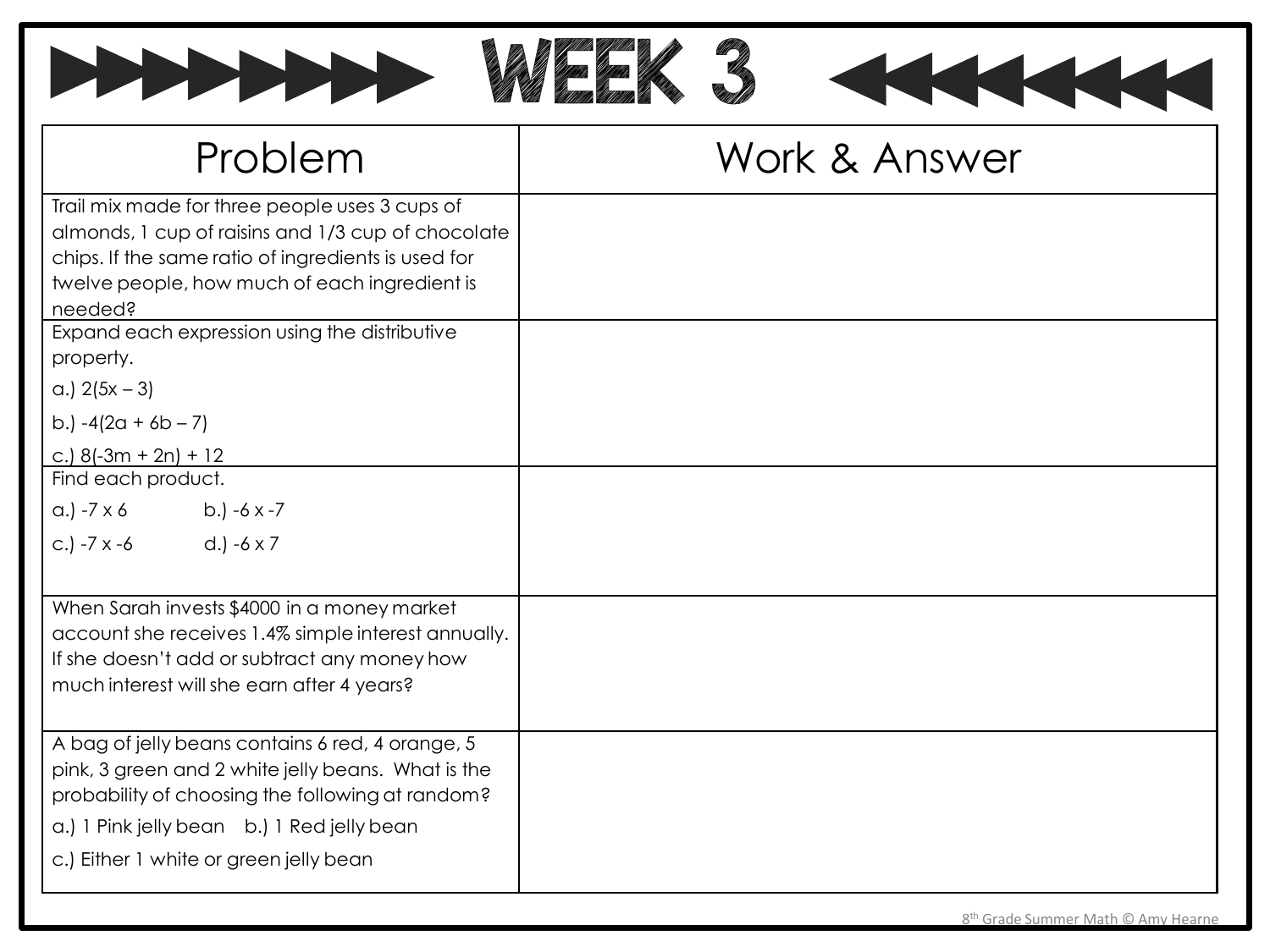| <b>NALLALLE</b>          |  |
|--------------------------|--|
| <b>THE REAL PROPERTY</b> |  |



WEE VAN DIE

**THE REAL**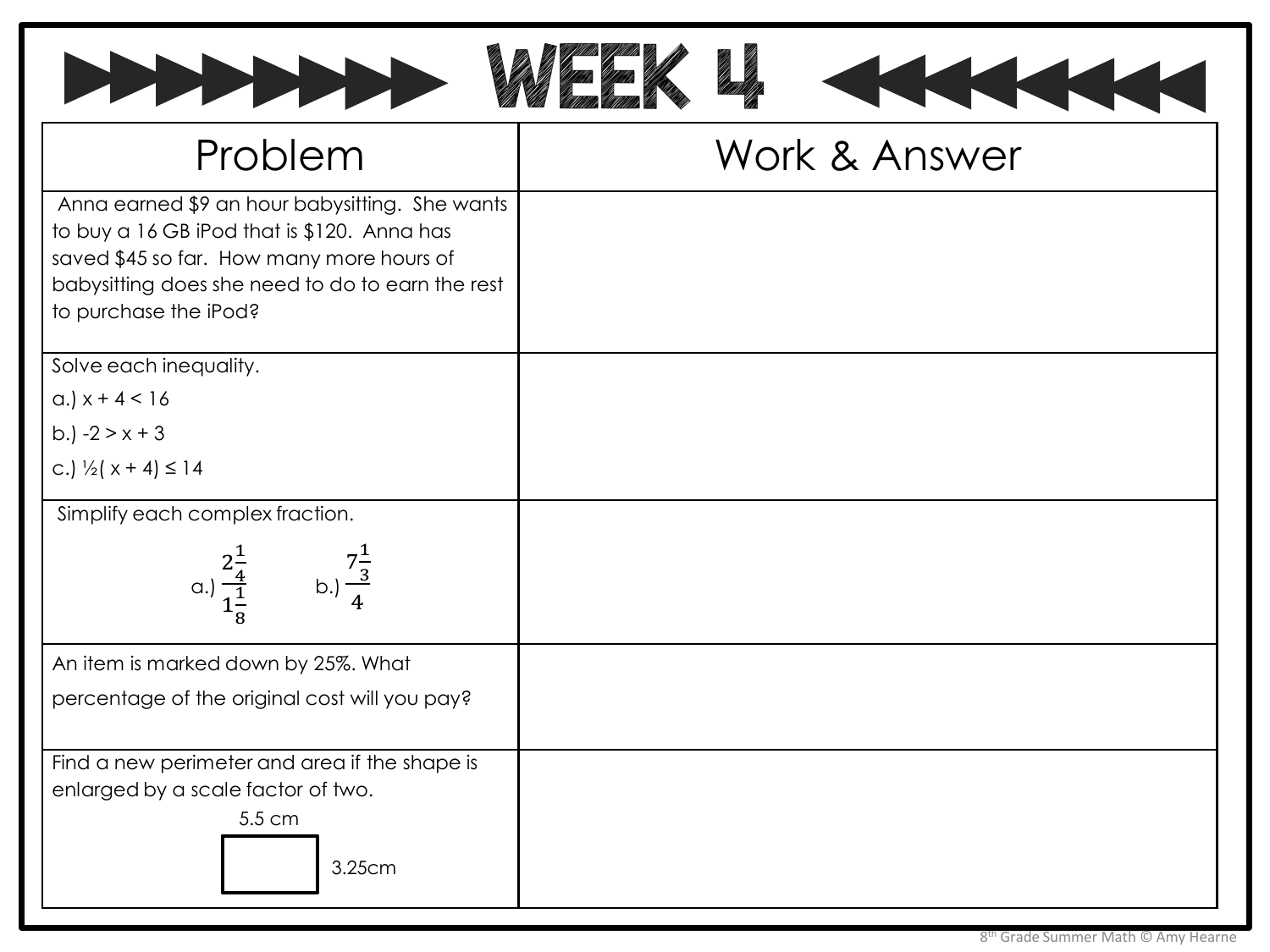





| Problem                                                                                                                                                                       | Work & Answer |
|-------------------------------------------------------------------------------------------------------------------------------------------------------------------------------|---------------|
| Write the property that best matches the<br>following:                                                                                                                        |               |
| a.) $13 + -13 = 0$<br>b.) $(-12) + 16 = 16 + (-12)$                                                                                                                           |               |
| Find the diameter of a circle if the area is<br>153.86m <sup>2</sup> . Use 3.14 for pi.                                                                                       |               |
| Write an expression to show the total cost of an<br>item x with a 35% discount.                                                                                               |               |
| Joe and two friends are going to a concert. The<br>total cost is \$186. If there is a \$24 service fee,<br>write and solve an equation to find out how<br>much one ticket is. |               |
| A rectangular pyramid is sliced by a plane<br>parallel to its base. What shape is shown from<br>the cross section?                                                            |               |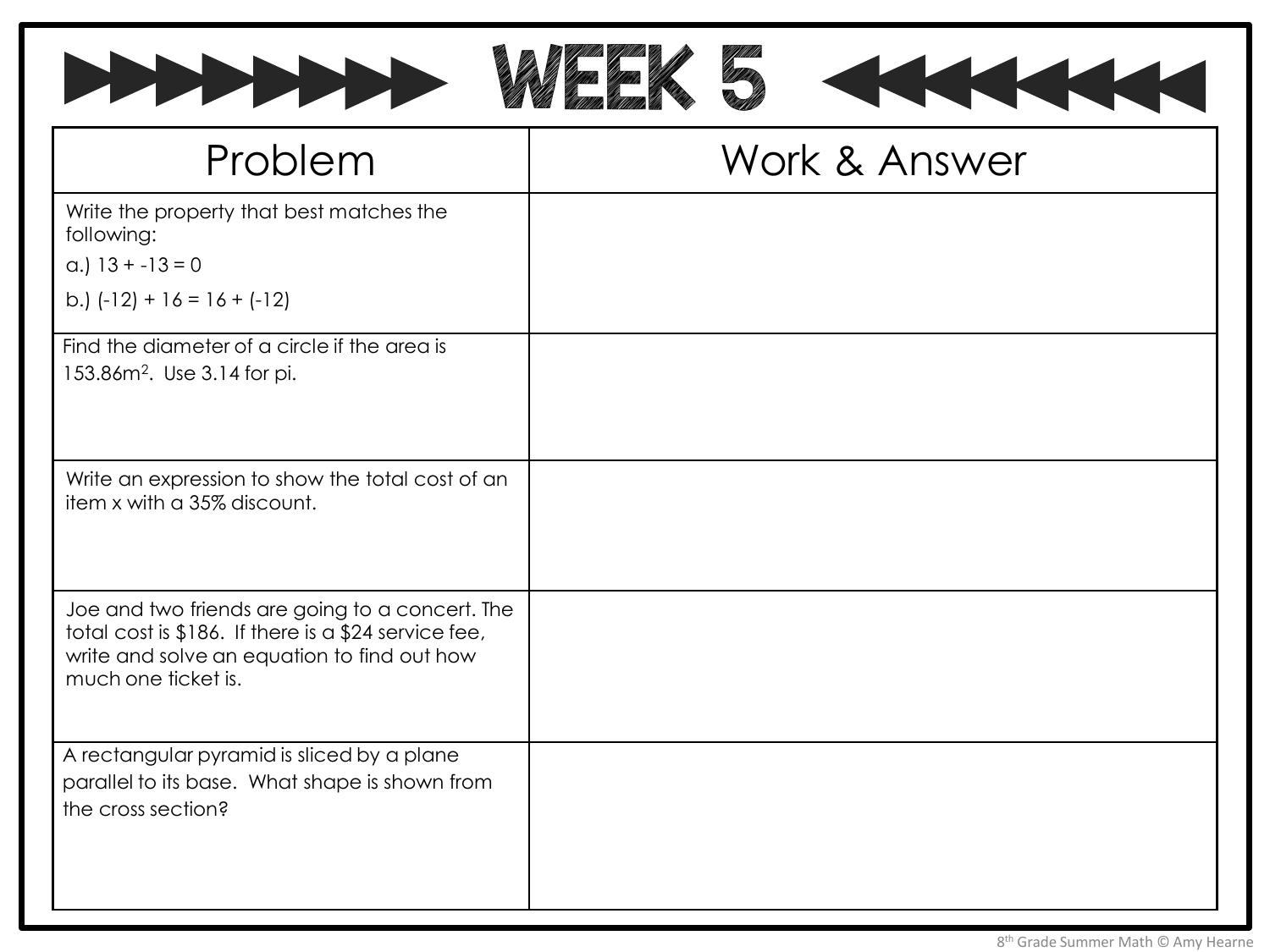





| Problem                                                                                                                                                                           | Work & Answer                                                                             |
|-----------------------------------------------------------------------------------------------------------------------------------------------------------------------------------|-------------------------------------------------------------------------------------------|
| Four friends equally share the cost of their dinner that<br>was \$64 plus a 20% tip. If each person contributes \$19,<br>will that be enough to cover the bill with tip? Explain. |                                                                                           |
| Solve the following:<br>$-24$<br>b.<br>$\alpha$ .)<br>$-4$<br>3                                                                                                                   |                                                                                           |
| People in two sample groups were asked to identify<br>their favorite kind of pizza. Study the results and circle a<br>generalization.                                             | a.) Cheese is the most popular in each group.                                             |
| Sample<br>Pepperoni<br>Total<br>Cheese<br>Sausage<br>Veggie<br>Group                                                                                                              | b.) Overall cheese and sausage are most preferred.<br>c.) Sausage is always the favorite. |
| 30<br>45<br>$\overline{7}$<br>18<br>$\overline{A}$<br>100<br>B<br>48<br>24<br>15<br>13<br>100                                                                                     |                                                                                           |
| Factor each by using the GCF.<br>b.) $24a + 36$<br>a.) $36x + 81$                                                                                                                 |                                                                                           |
| Find the following based on the circle. Use 3.14 for pi.<br>a.) The area of the circle<br>18in<br>b.) The circumference of the circle                                             |                                                                                           |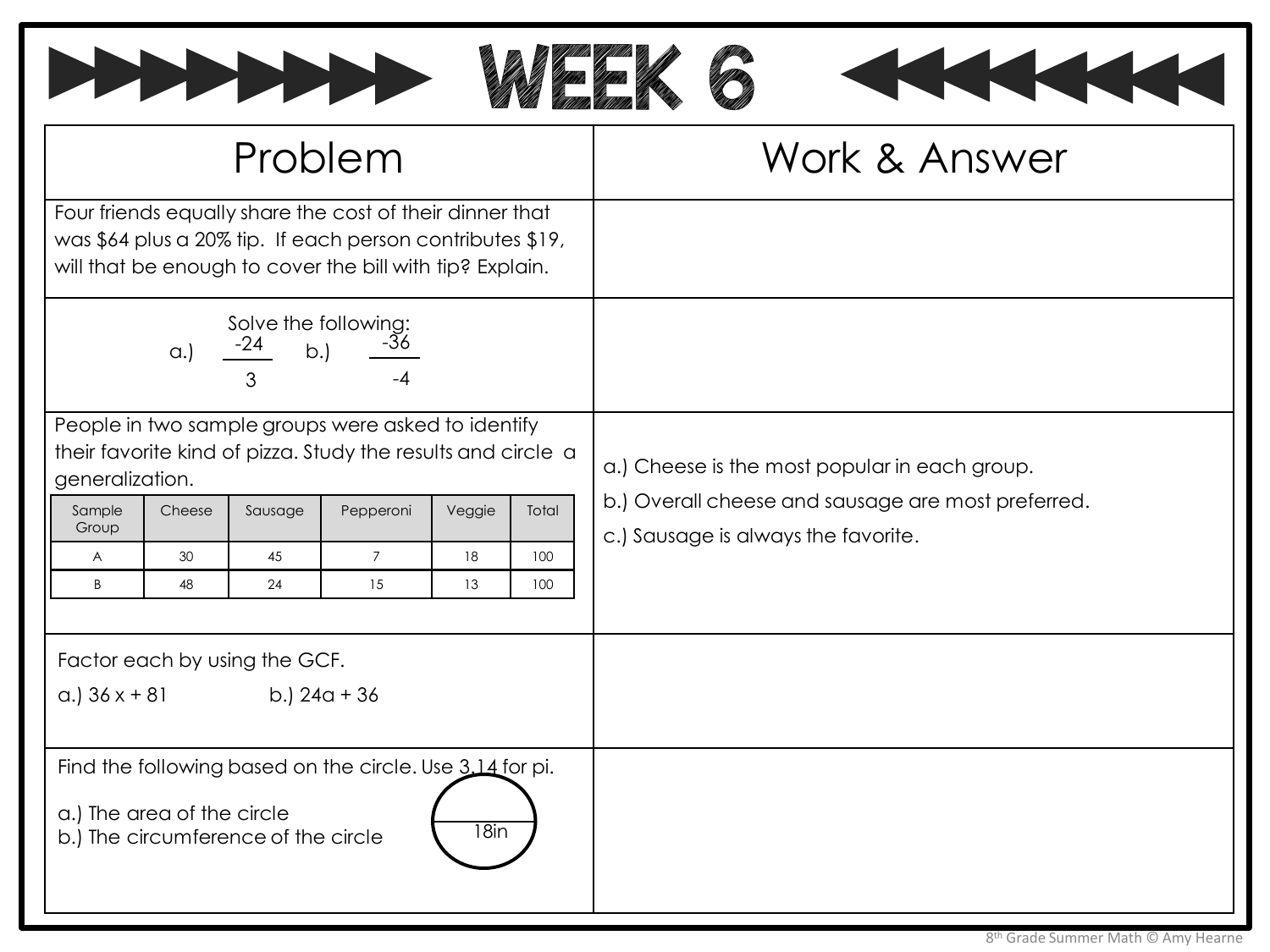| Problem                                                                                                                                                                                   | Work & Answer                                                   |
|-------------------------------------------------------------------------------------------------------------------------------------------------------------------------------------------|-----------------------------------------------------------------|
| Circle which has the same value as the following:<br>$-6 + (-9 + 14)$                                                                                                                     | a.) $(-6 + 9) - 14$<br>b.) $(6-9) + 14$<br>c.) $(-6 + -9) + 14$ |
| Find the surface area of the given prism:<br>4m<br>3m<br>8 <sub>m</sub>                                                                                                                   |                                                                 |
| The asking price on a house was \$350,000. Because<br>it was on the market for six months it was finally sold<br>for \$297,500. What percentage of the original price<br>was it sold for? |                                                                 |
| Solve each inequality.<br>a.) $3x < -24$ b.) $14 \le -7x$<br>c.) $4x - 8 > -40$                                                                                                           |                                                                 |
| Divide. Write the answer in simplest form.<br>$-2\frac{1}{3} \div 1\frac{1}{12}$                                                                                                          |                                                                 |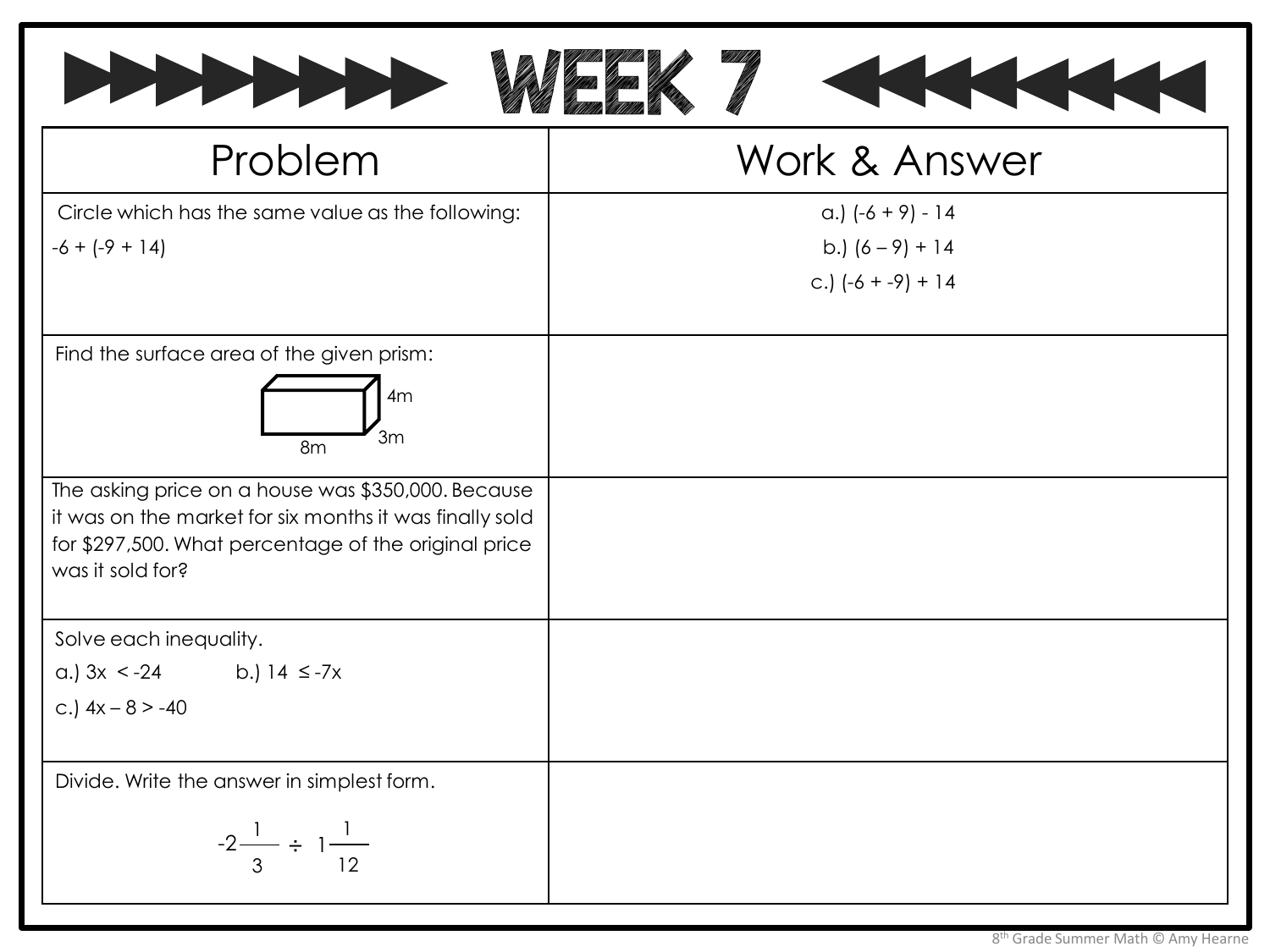

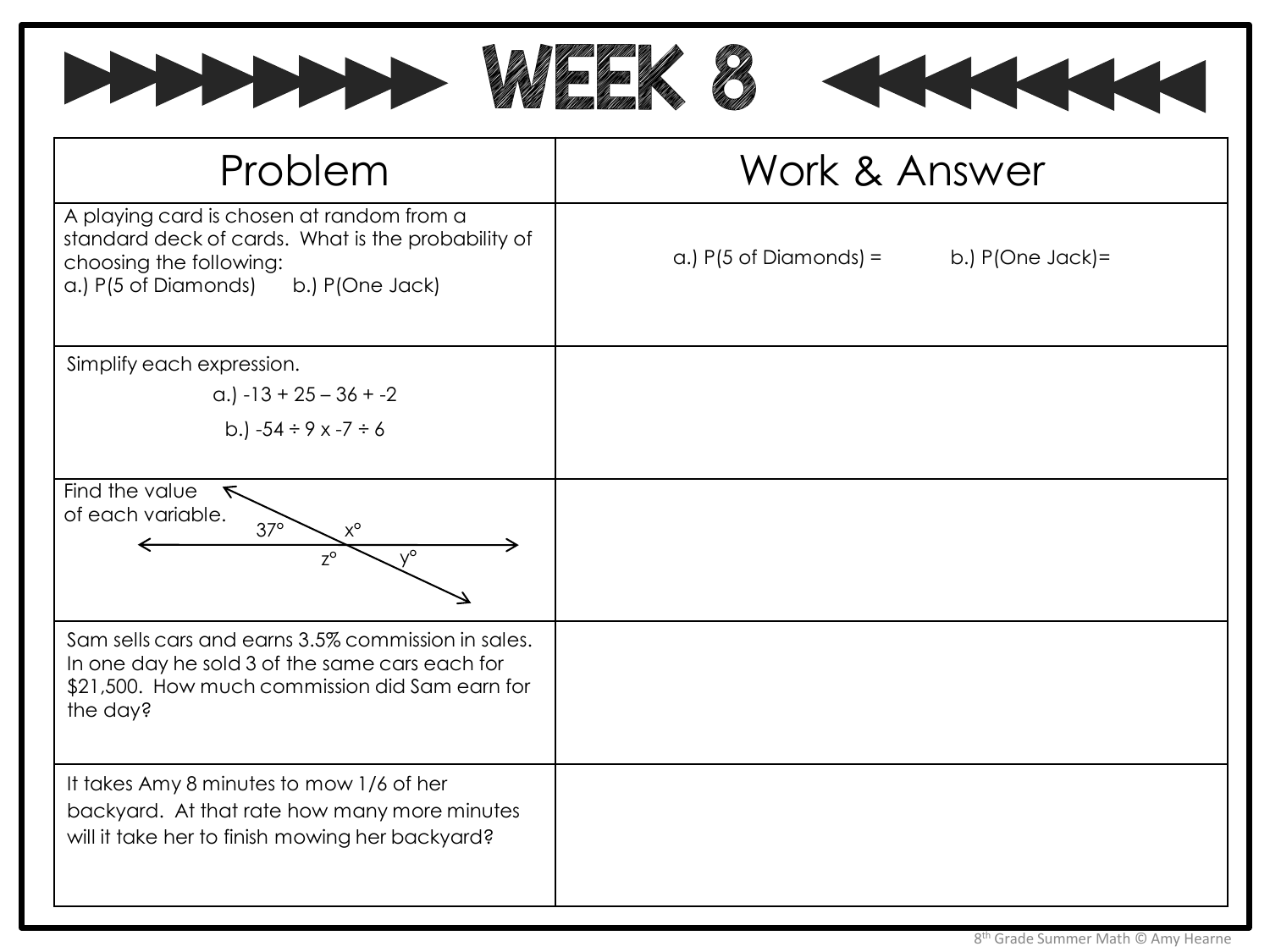



**THE REAL PROPERTY**